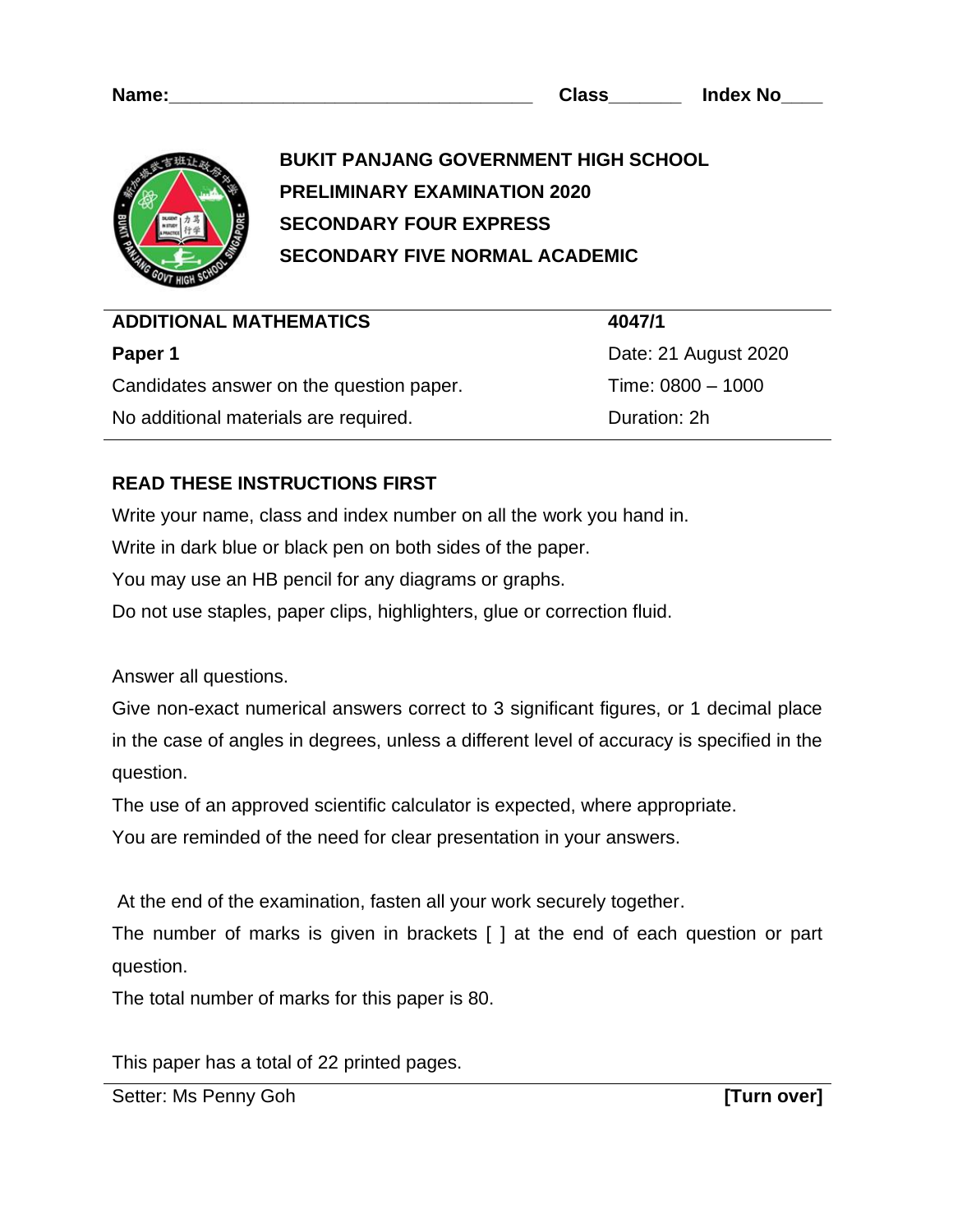## **1. ALGEBRA**

*Quadratic Equation*

For the quadratic equation  $ax^2 + bx + c = 0$ ,

$$
x = \frac{-b \pm \sqrt{b^2 - 4ac}}{2a} .
$$

*Binomial Theorem*

$$
(a+b)^n = a^n + \binom{n}{1}a^{n-1}b + \binom{n}{2}a^{n-2}b^2 + \dots + \binom{n}{r}a^{n-r}b^r + \dots + b^n,
$$

where *n* is a positive integer and  $(n-r)$ !  $\frac{1}{(n-r)!}$ *n n*  $\binom{n}{r} = \frac{n!}{r!(n-r)!}$  $\binom{r}{r}$  r! $\binom{n-1}{r}$  $=\frac{n(n-1)...(n-r+1)}{n-r+1}$ !  $n(n-1)$ ......(*n* – *r r*  $-1)$ ...... $(n - r + 1)$ 

## **2. TRIGONOMETRY**

*Identities*

$$
\sin^2 A + \cos^2 A = 1
$$
  
\n
$$
\sec^2 A = 1 + \tan^2 A
$$
  
\n
$$
\csc^2 A = 1 + \cot^2 A
$$
  
\n
$$
\sin(A \pm B) = \sin A \cos B \pm \cos A \sin B
$$
  
\n
$$
\cos(A \pm B) = \cos A \cos B \mp \sin A \sin B
$$
  
\n
$$
\tan(A \pm B) = \frac{\tan A \pm \tan B}{1 \text{ m} \tan A \tan B}
$$
  
\n
$$
\sin 2A = 2 \sin A \cos A
$$
  
\n
$$
\cos 2A = \cos^2 A - \sin^2 A = 2\cos^2 A - 1 = 1 - 2\sin^2 A
$$
  
\n
$$
\tan 2A = \frac{2 \tan A}{1 - \tan^2 A}
$$

*Formulae for ABC*

$$
\frac{a}{\sin A} = \frac{b}{\sin B} = \frac{c}{\sin C}
$$
  

$$
a^2 = b^2 + c^2 - 2bc \cos A
$$
  

$$
\Delta = \frac{1}{2}ab \sin C
$$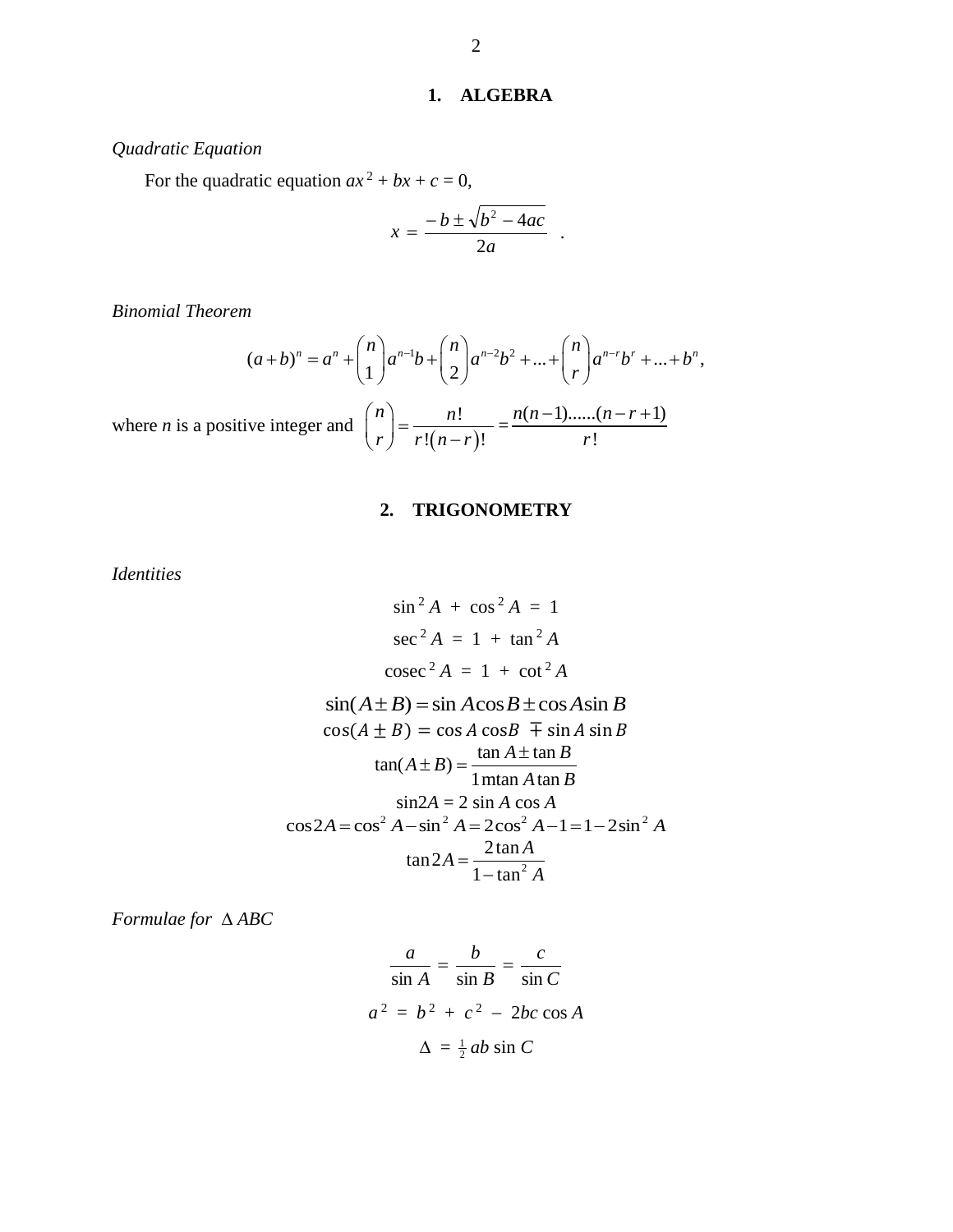1 It is given that  $\cos A = -m$ , where  $m > 0$ , and that *A* is obtuse. Find the value of each of the following in terms of *m*.

**(a)** tan *A* [2]

**(b)**  $cot(180 - A)$ 

[1]

**(c)** cos 2 *A*  $\left(\frac{1}{2}\right)$ [3]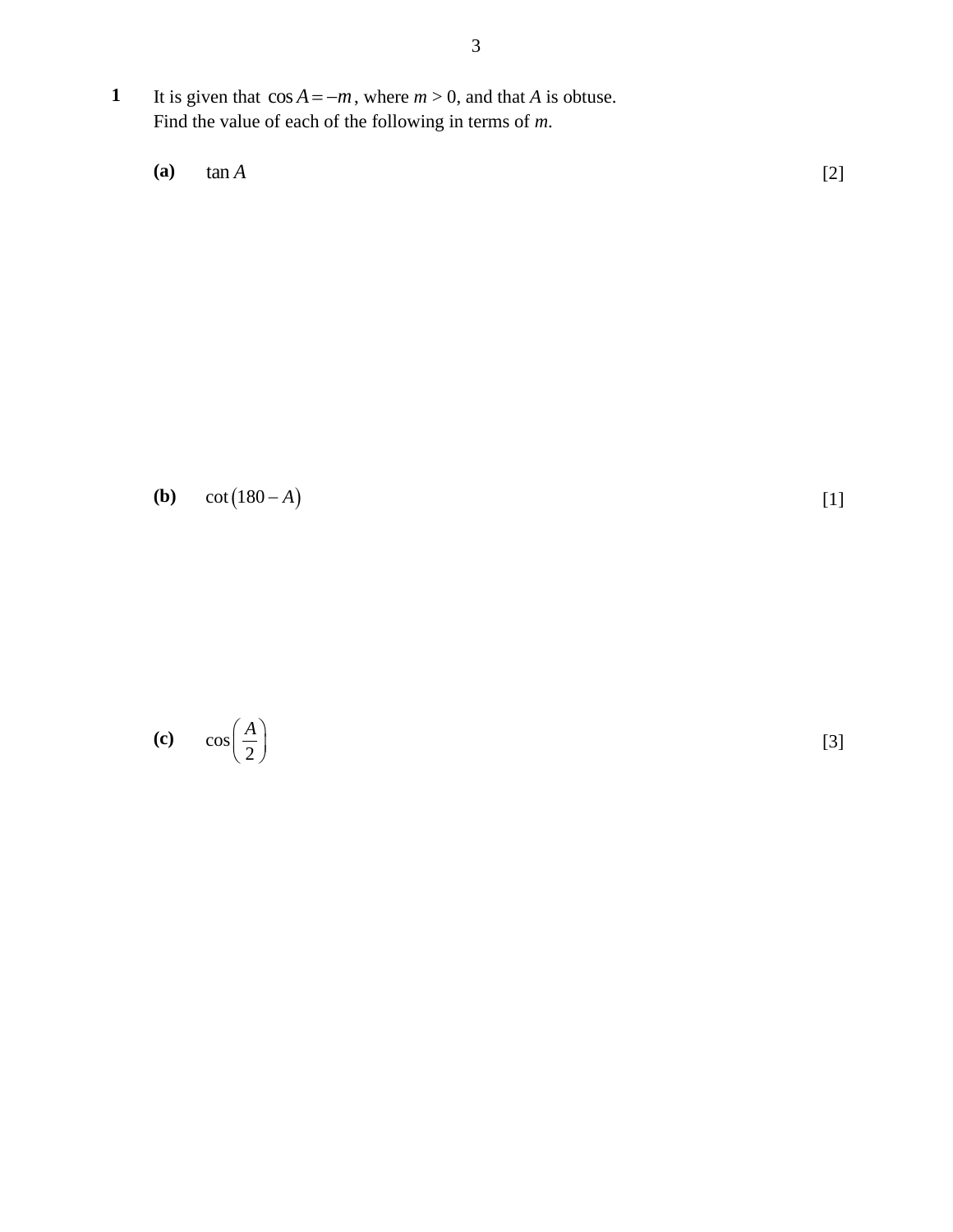**2** (i) Find the range of values of *p* for which the line  $y = 2x + 5$  will meet the curve  $y^2 = px$ . [4]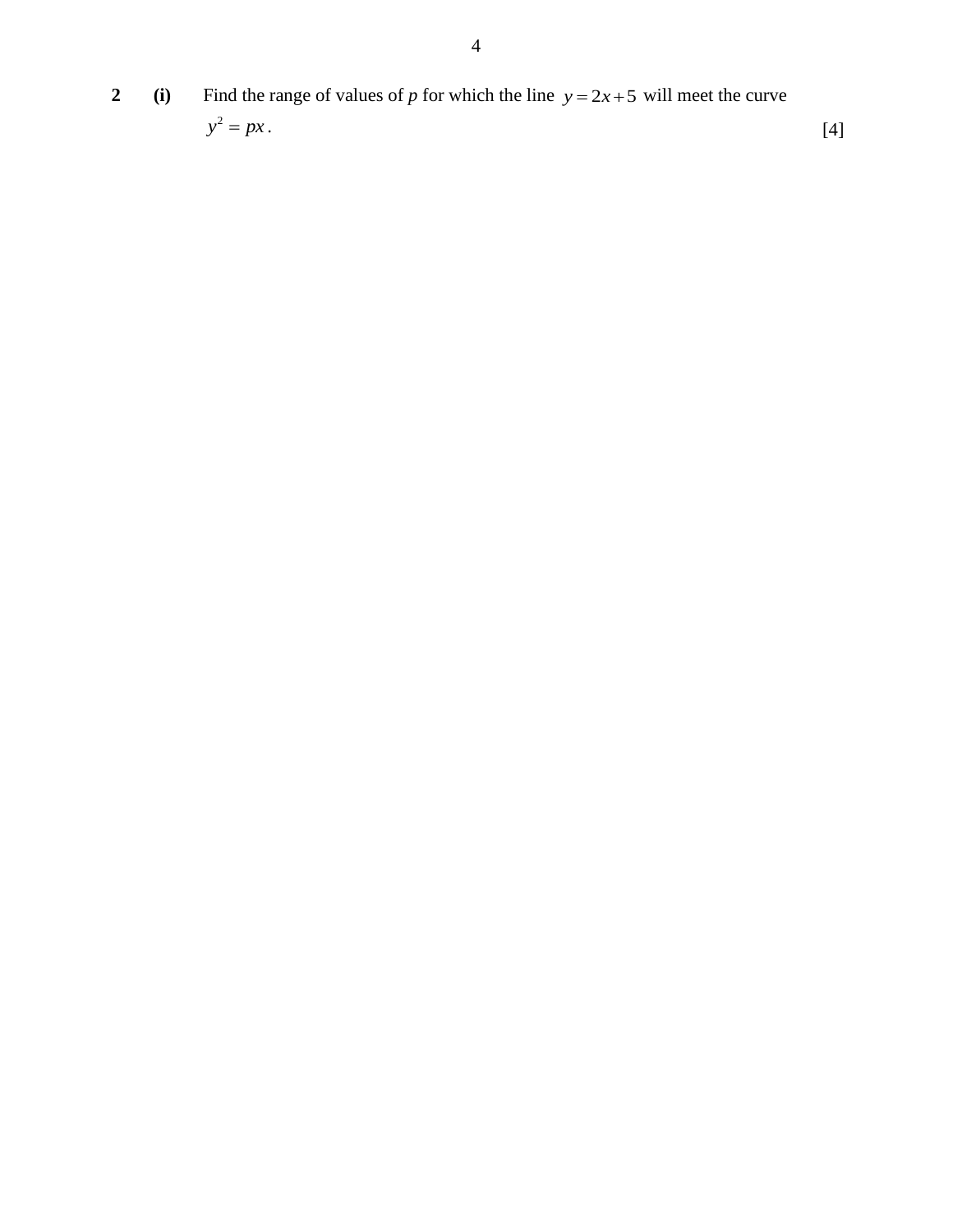(ii) Hence, on the same axes, sketch the graphs of  $y = 2x + 5$  and  $y^2 = 5x$ . [2]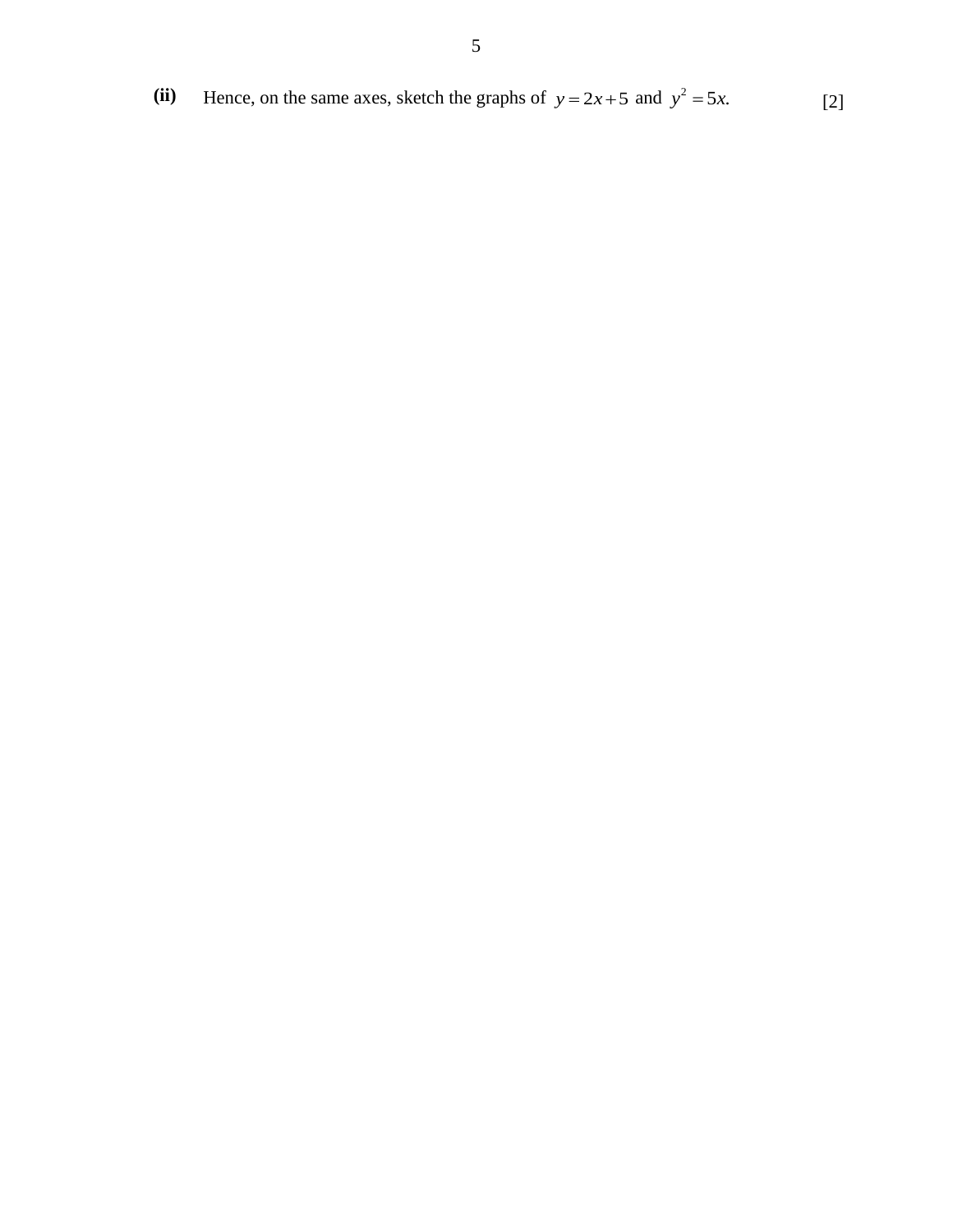- **3** The gradient of a curve is  $\frac{dy}{dx} = p + \frac{q}{x^3}$ , *dx x*  $=p+\frac{q}{\alpha}$ , where p and q are constants. The gradient of the normal at *A*(1, 4) on the curve is  $-1$  and the tangent to the curve at *B*(2, 10) is  $y = 8x - 6$ .
	- **(i)** Calculate the value of *p* and of *q*.  $[4]$ 
		-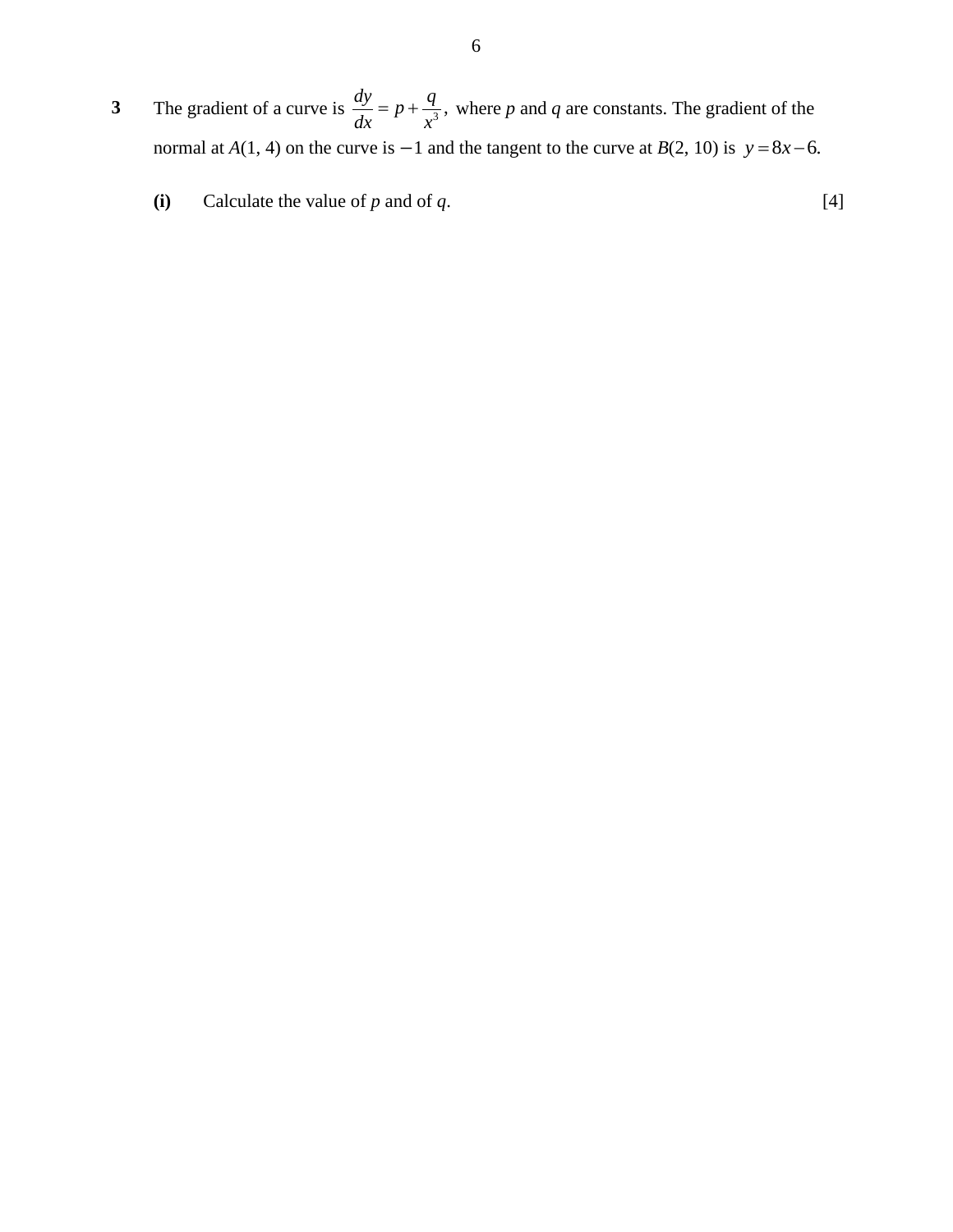**(ii)** Using the value of  $p$  and of  $q$  found in (i), find the equation of the curve. [2]

**(iii)** Show that gradient increases as *x* increases. [2]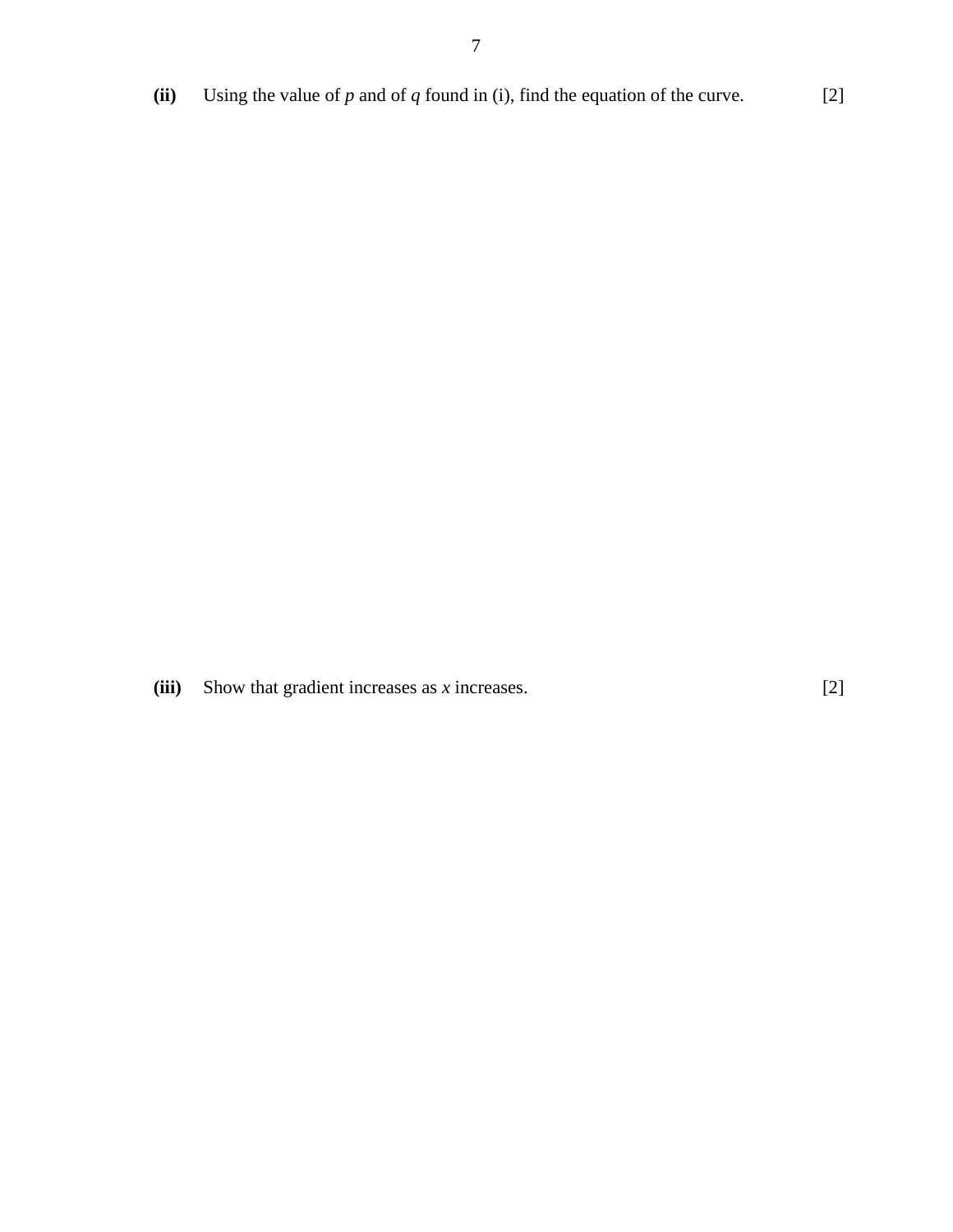**4** In the diagram below, ∆*ABC* is an isosceles triangle with *BC* = *y* cm and *AB* = 2*x* cm. It is also given that the perimeter of ∆*ABC* is 50 cm.



(i) Show that the area of  $\triangle ABC$  is given by  $A = x\sqrt{625 - 50x}$ . [3]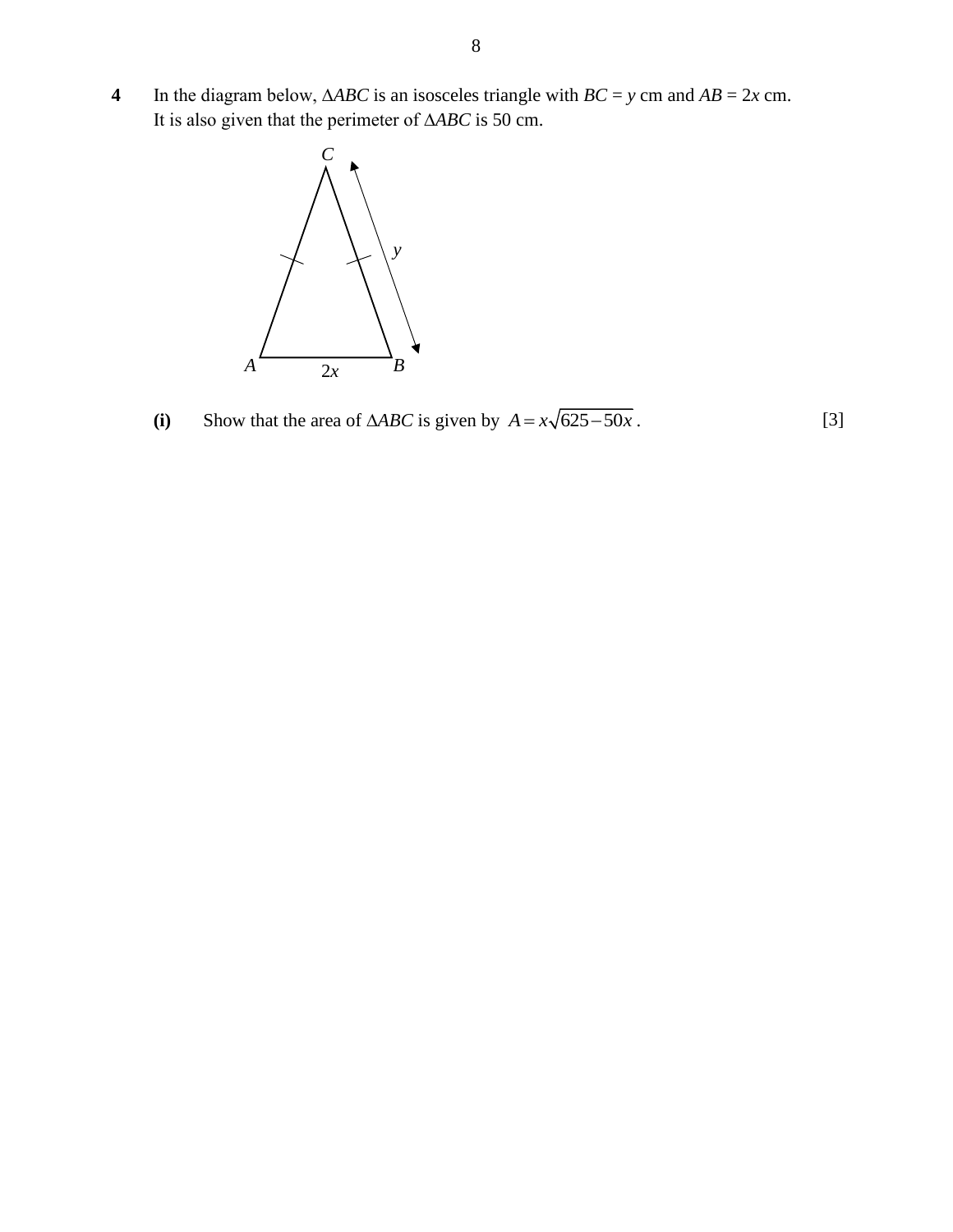**(ii)** Given that *x* is increasing at a rate of 0.2 cm/s, find the rate at which the area is increasing at the instant when  $x = 3$ . [3]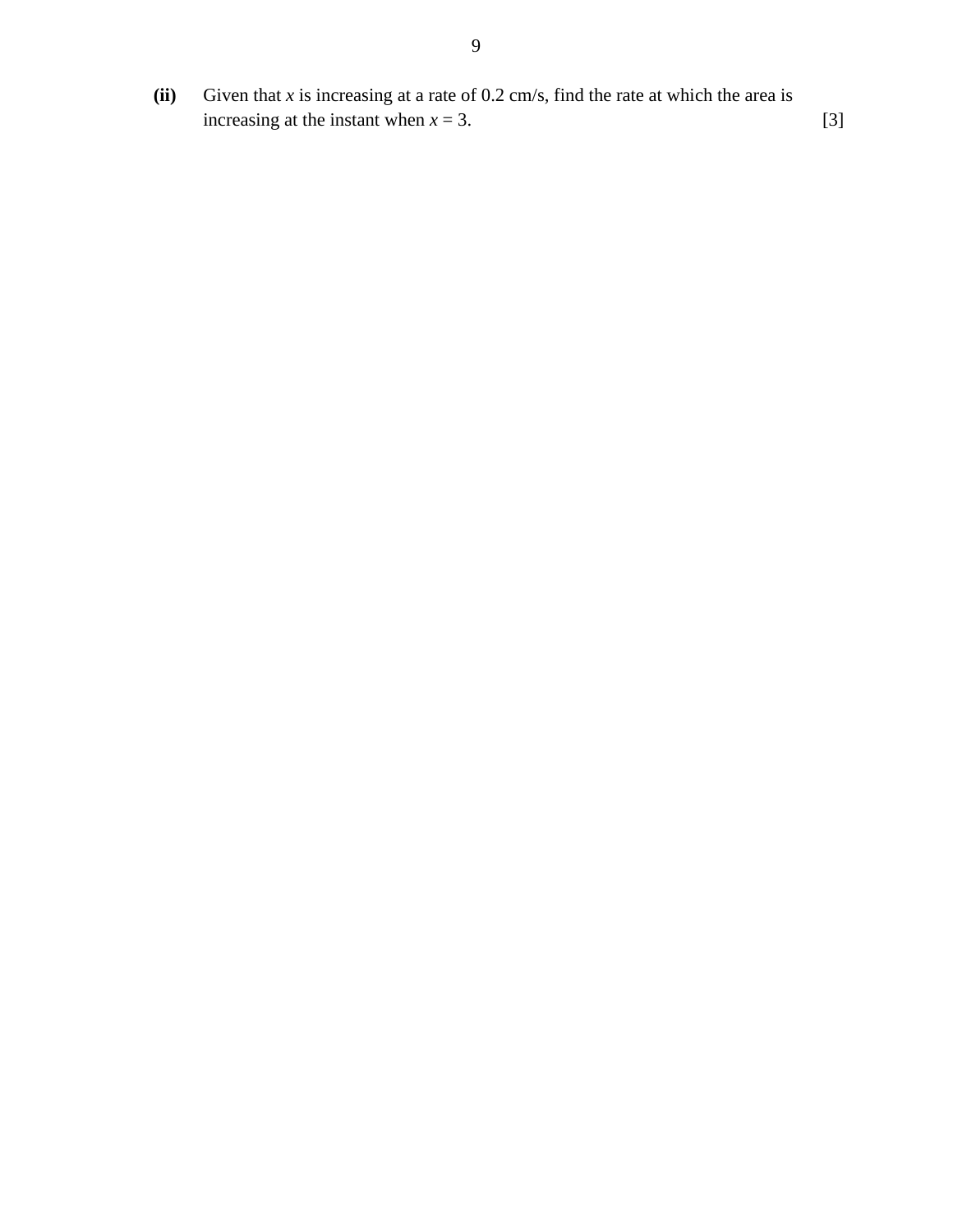**5 (a)** The sum of the coefficients of the first two terms in the expansion, in

descending powers of *x*, of  $(1+2x)\left(2x-\frac{1}{x^2}\right)^n$ *x*  $+ 2x \left( 2x - \frac{1}{x^2} \right)^n$  is 768, where *n* is a positive integer greater than 2. Show that *n* is 8. [4]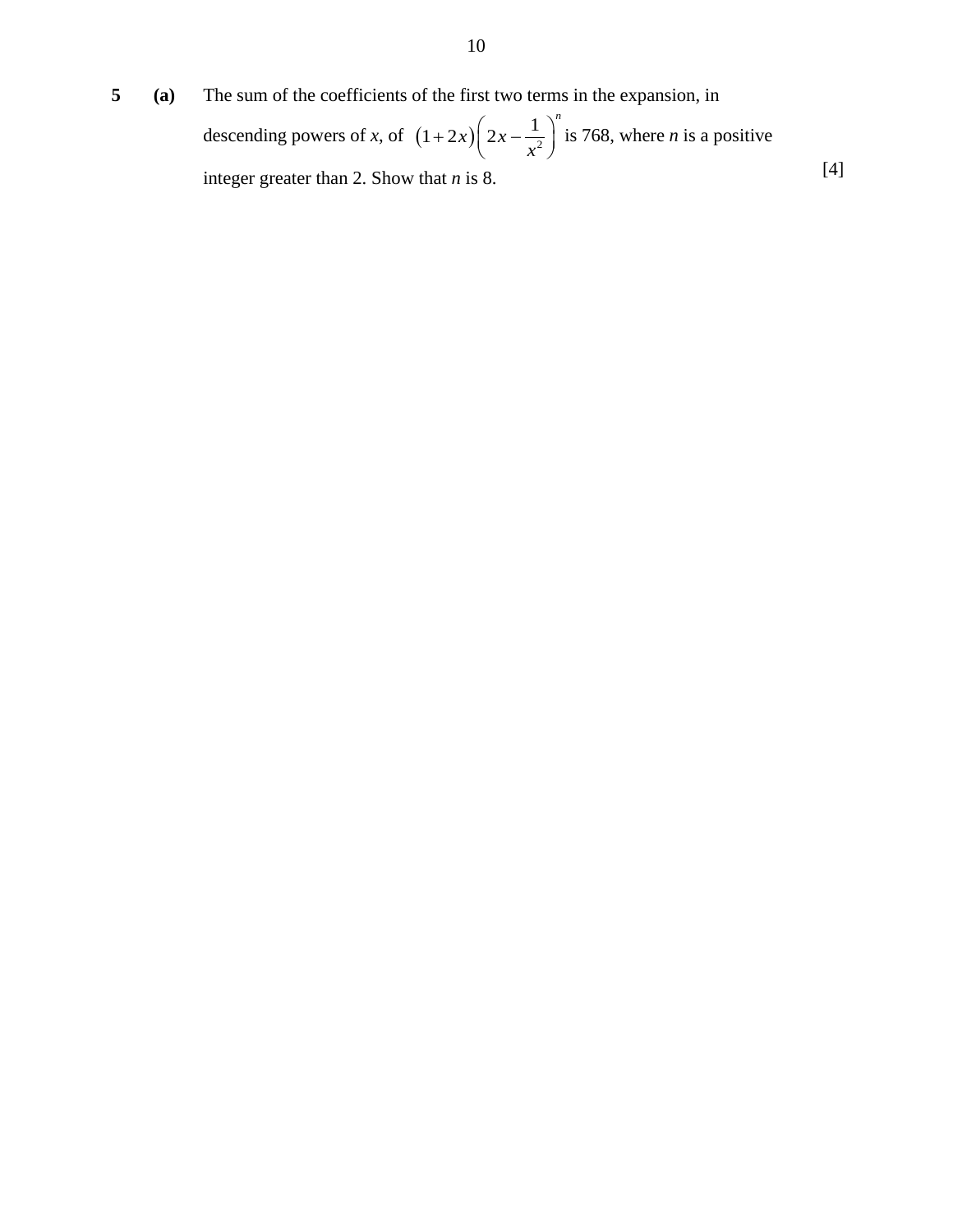**(b)** Find the term containing 
$$
x^{-7}
$$
 in the expansion of  $\left(2x - \frac{1}{x^2}\right)^8$ . [4]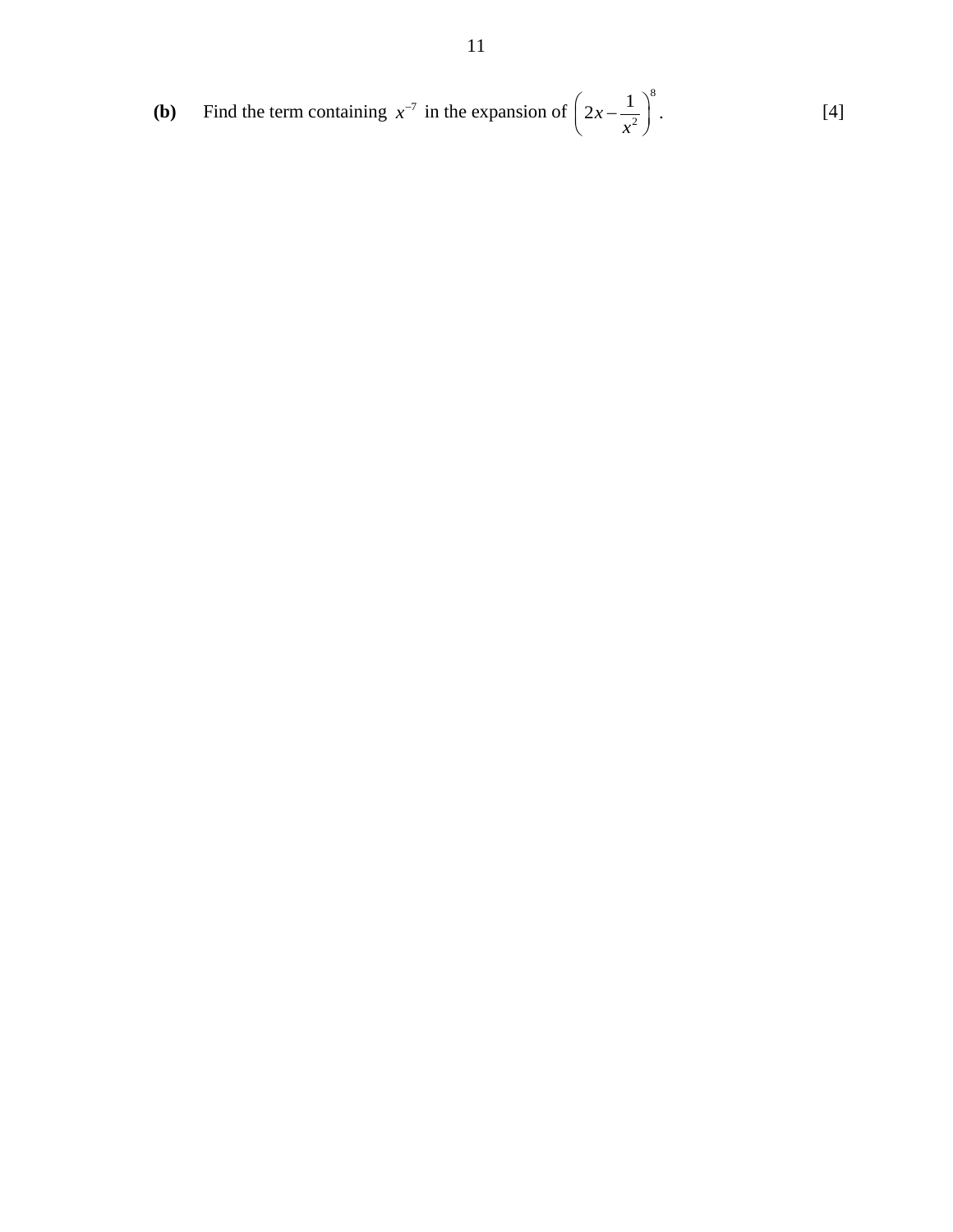**6 Solutions to this question by accurate drawing will not be accepted.**



In the diagram, *ABCD* is a rhombus. The points *B* and *D* have coordinates (−1, −2) and (5, 12) respectively.

**(i)** Show that the equation of *AC* is  $7y = -3x + 41$ . [4]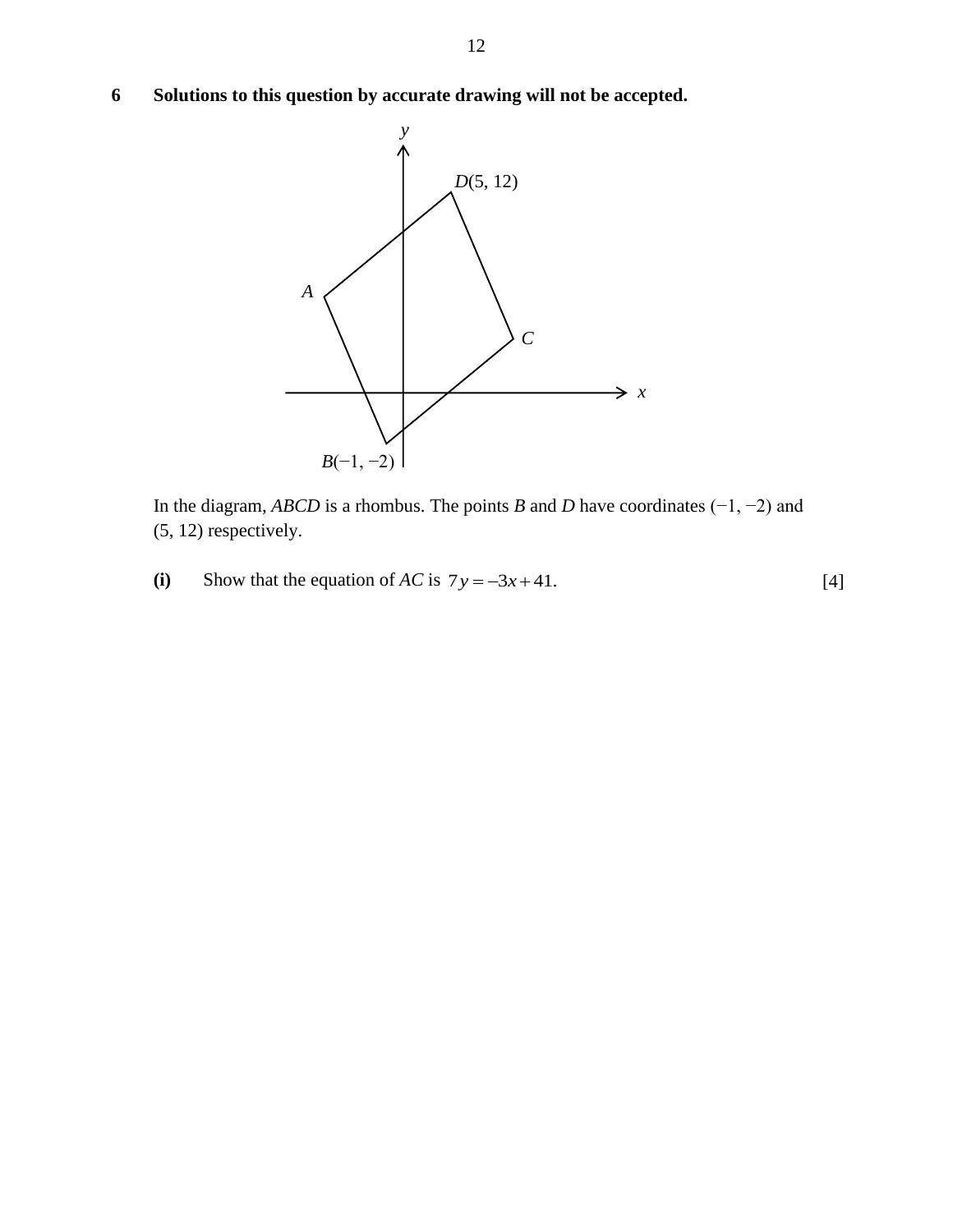(ii) Given that a line  $5y = 3x + 55$  passes through point *A*, find the coordinates of *A*. [2]

**(iii)** Find the coordinates of *C*. [2]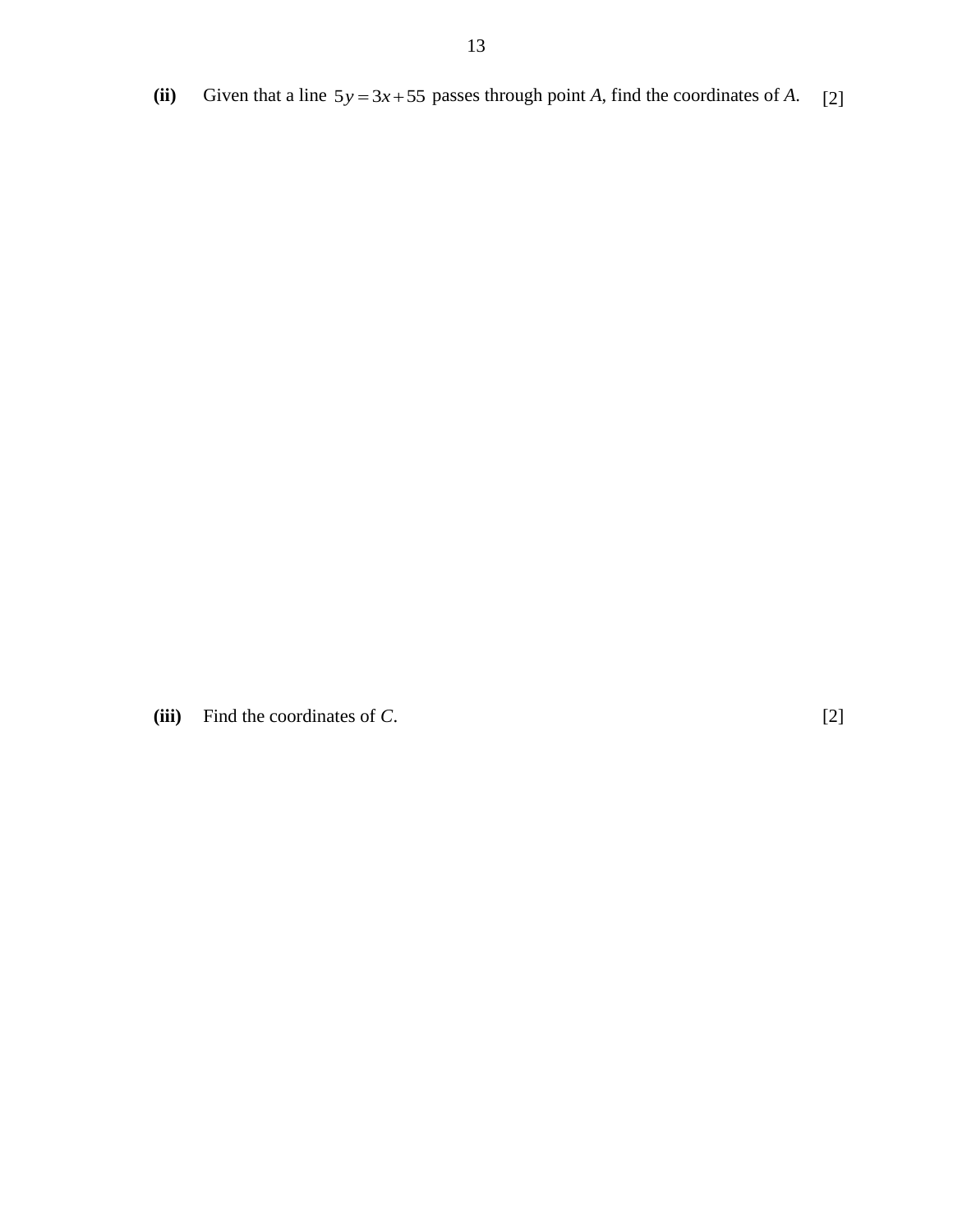**(iv)** Find the area of the rhombus *ABCD*. [2]

**(v)** If point *E* lies on *BD* produced such that *BD* : *DE* = 2 : 3, find the coordinates of *E*. [2]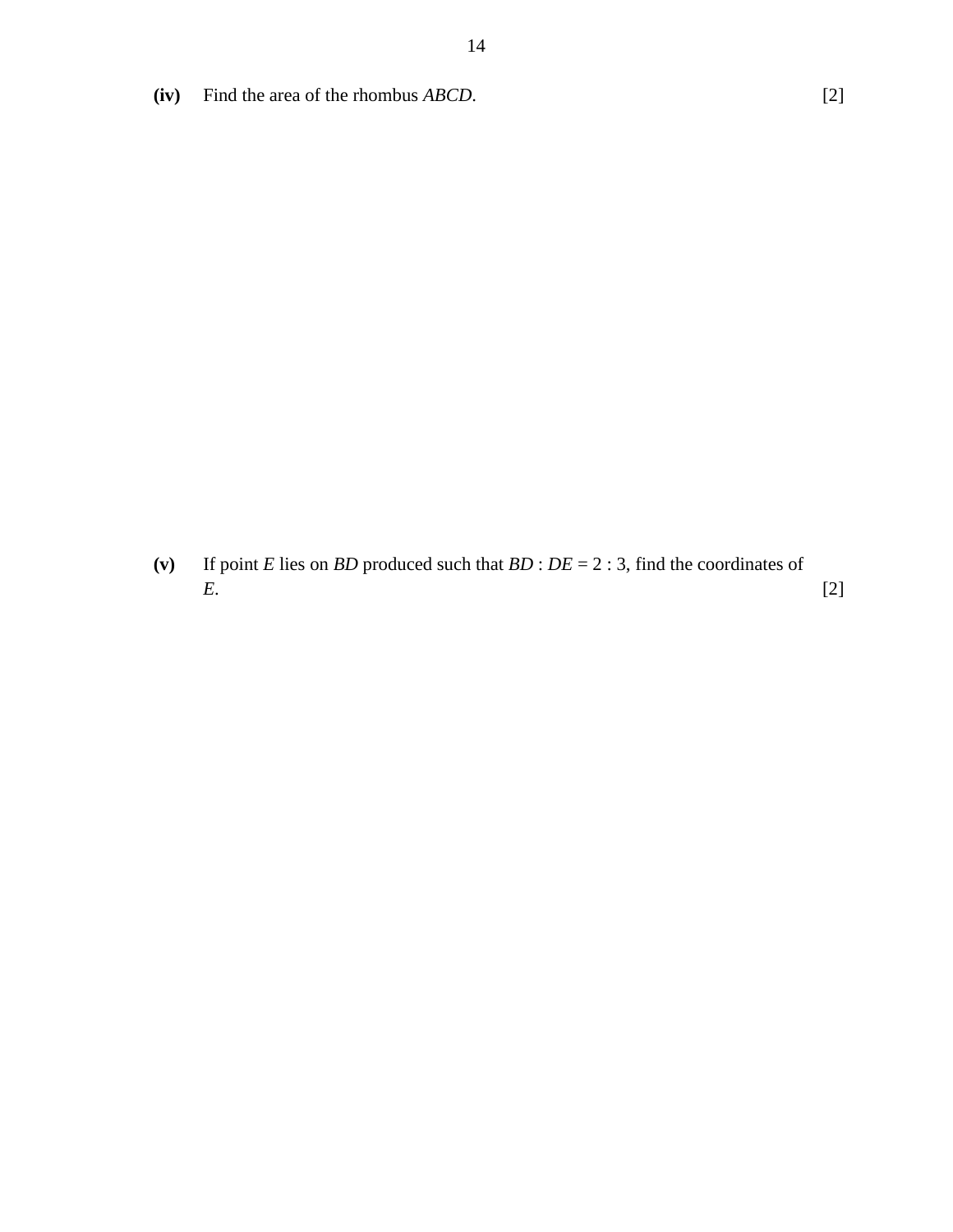7 (a) Given that 
$$
3^{n+2} - 3^n = \frac{5^{n+1}}{25^n}
$$
, find the value of 15<sup>n</sup>. [3]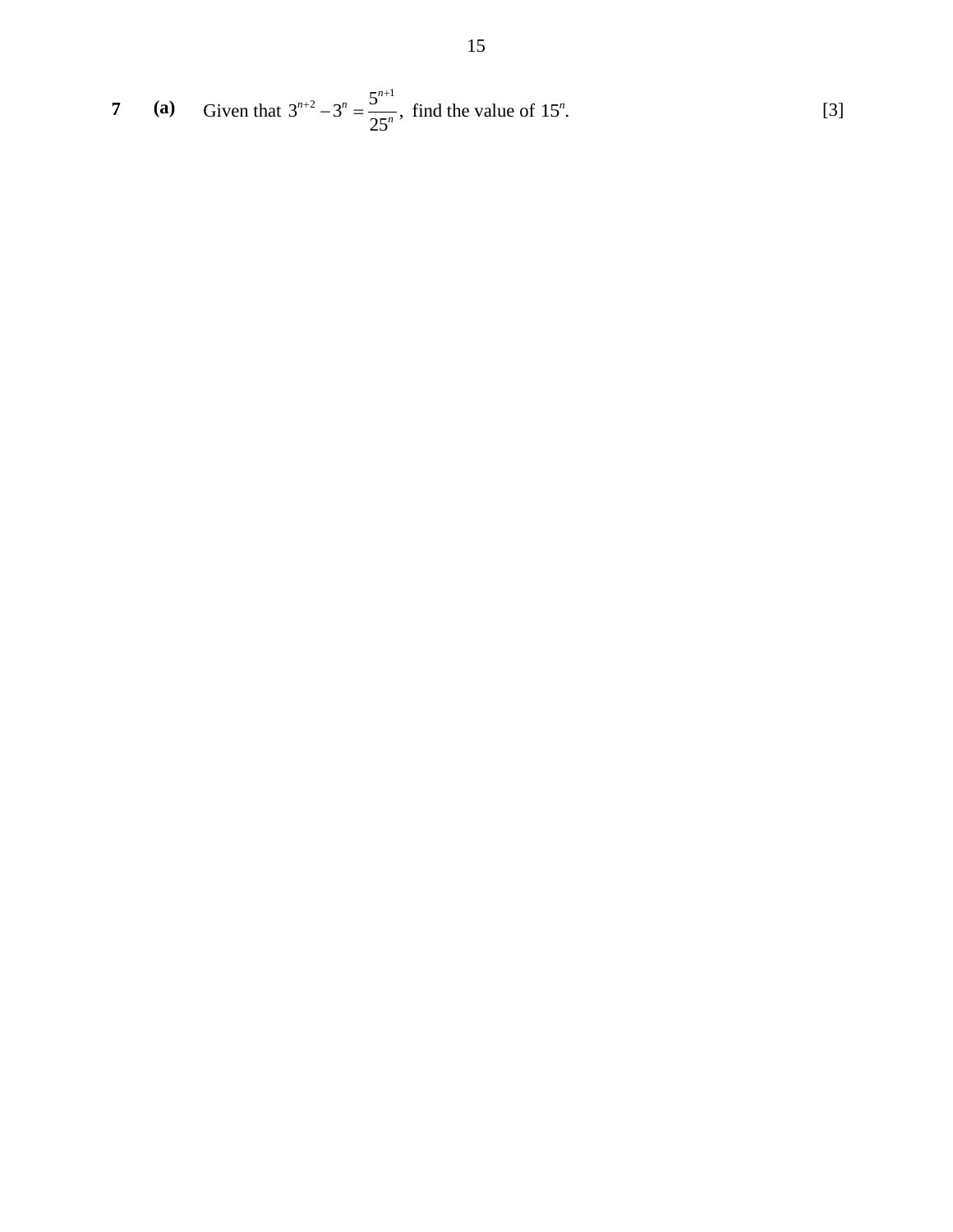**(b)** Without using a calculator, find the root of the equation  $x\sqrt{80} = \sqrt{20} - x\sqrt{48}$  in the form 4  $\frac{a+b\sqrt{c}}{c}$ . [3]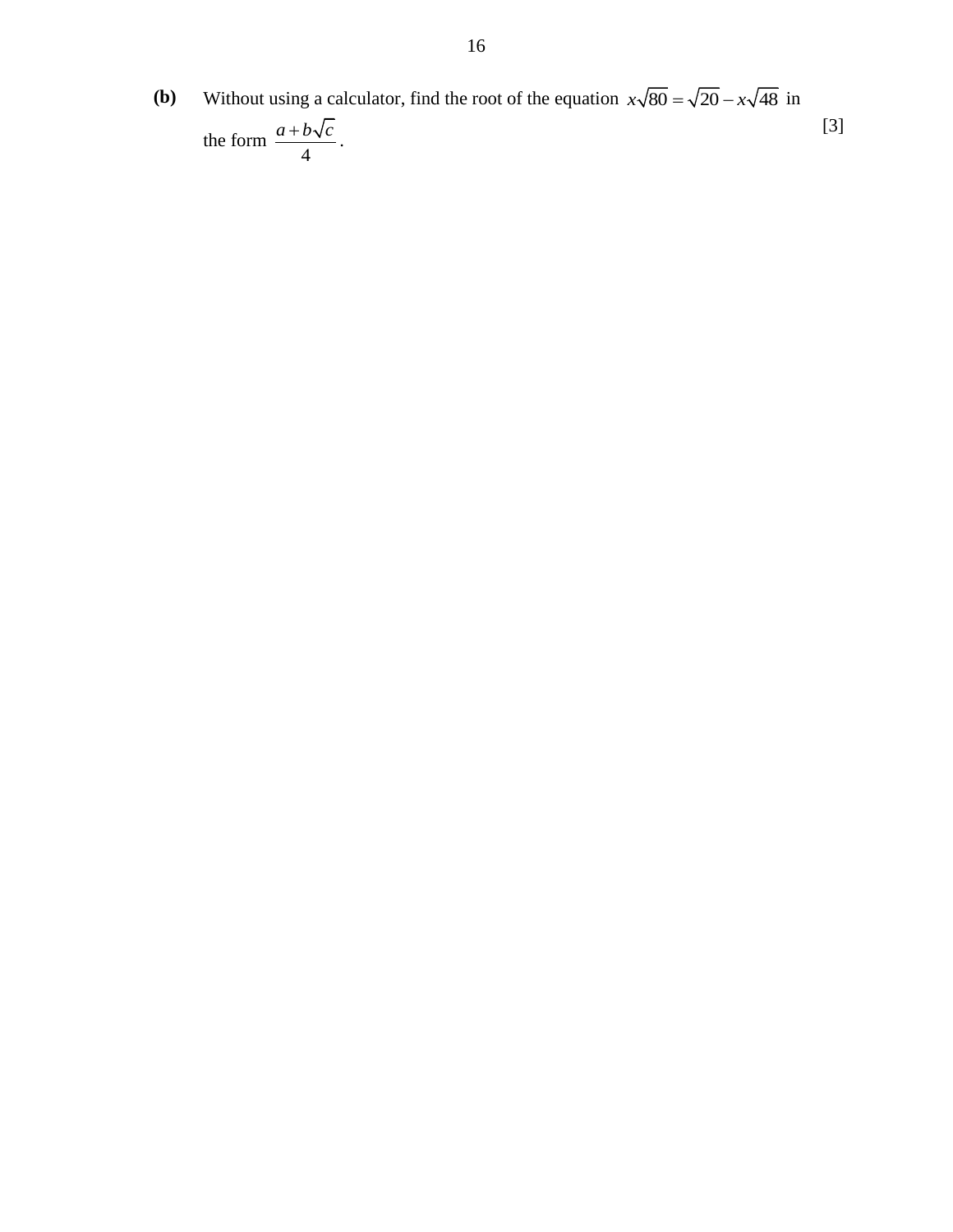- **8** A particle moves in a straight line from a point *O* such that *t* seconds after leaving *O*, its velocity, *v* m/s, is given by  $v = 5(4t-1)^2 - 125$ . Find
	- **(i)** the initial acceleration of the particle, [2]

**(ii)** the value of *t* at which the particle is instantaneously at rest, [2]

**(iii)** the minimum velocity of the particle. [1]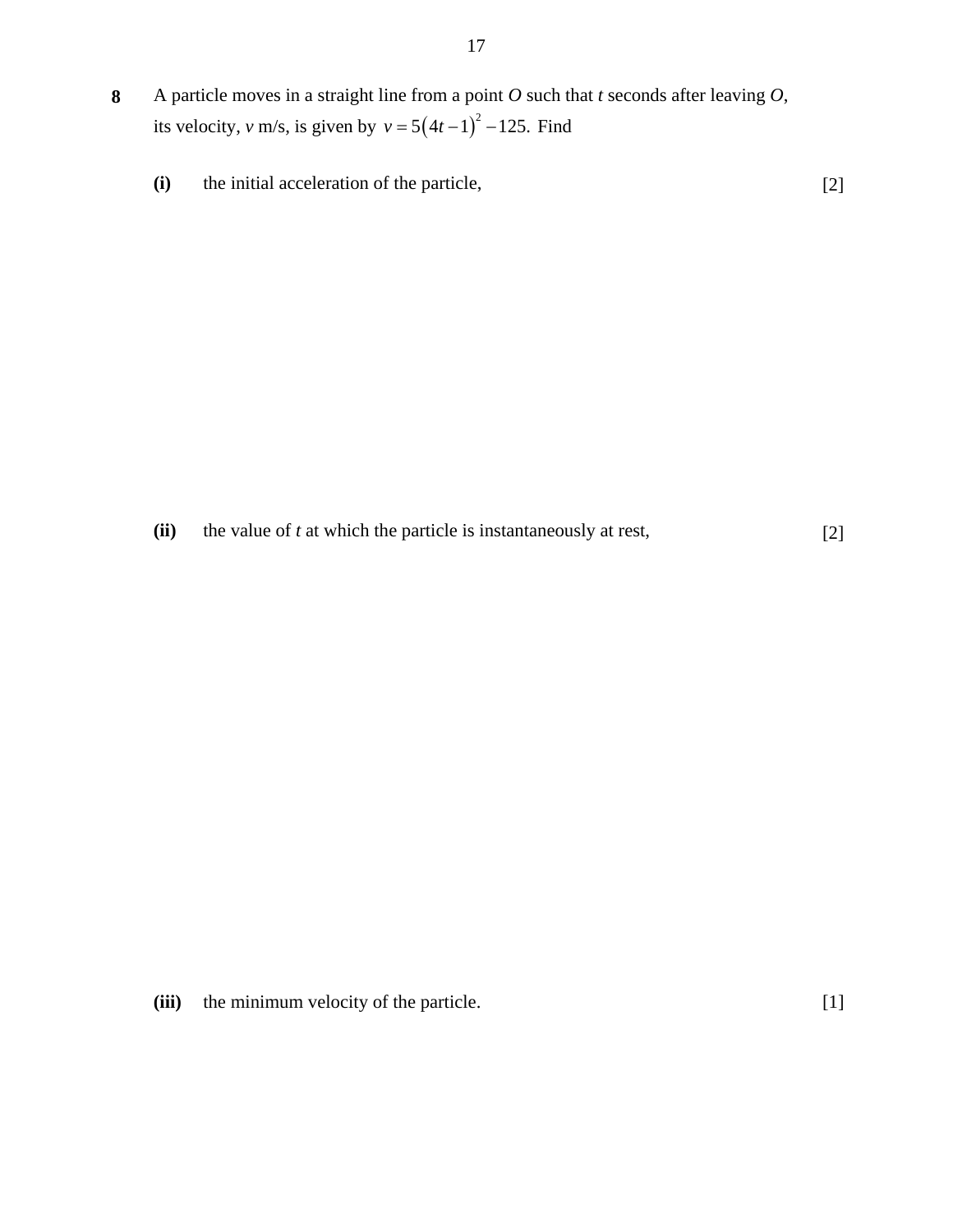- **(iv)** the distance travelled by the particle in the second second, [5]
	-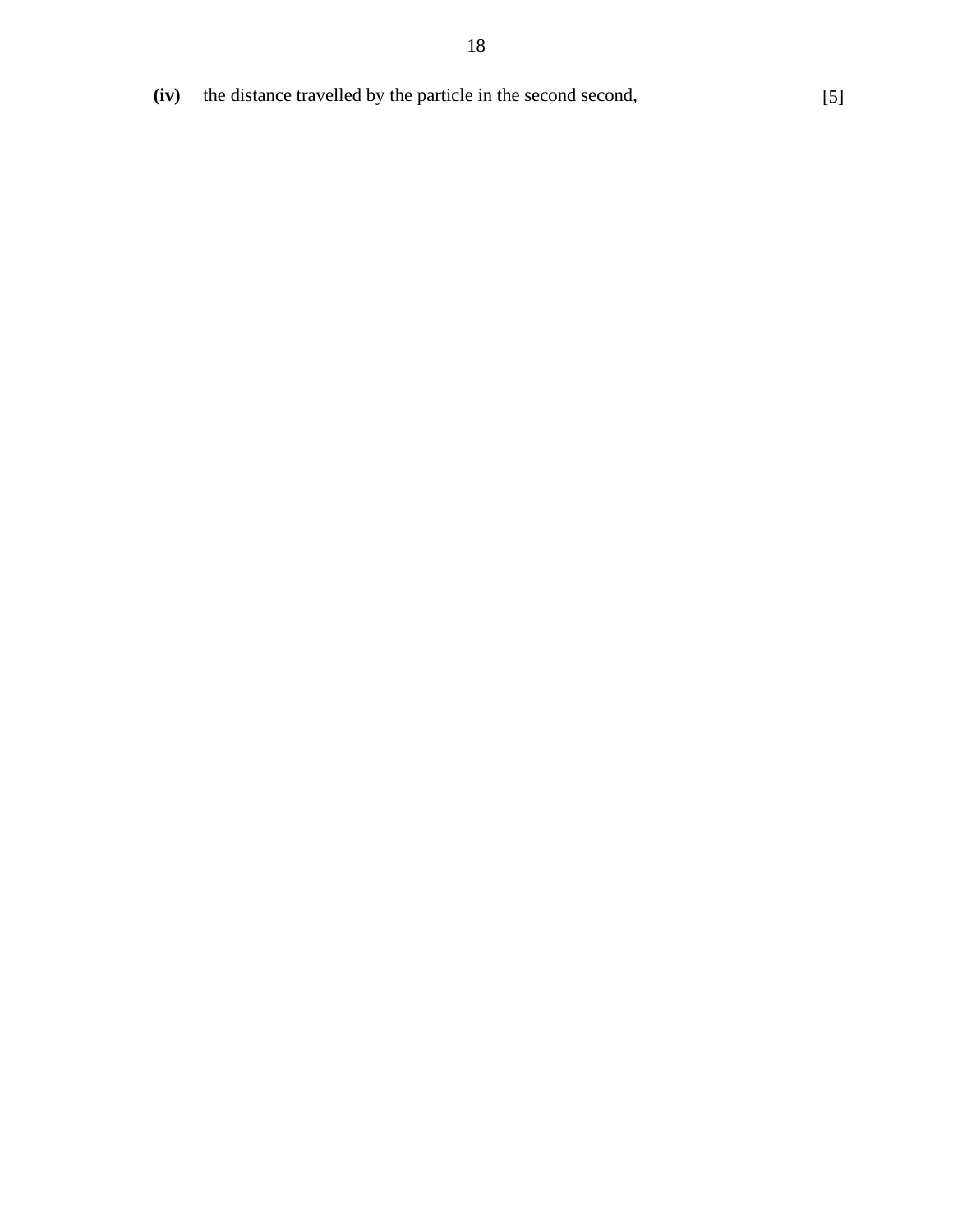

The diagram shows the curve  $y = a + b \cos(cx)$  for  $0 \le x \le 2\pi$ .

**(i)** Write down the value of *a*, of *b* and of *c*. [3]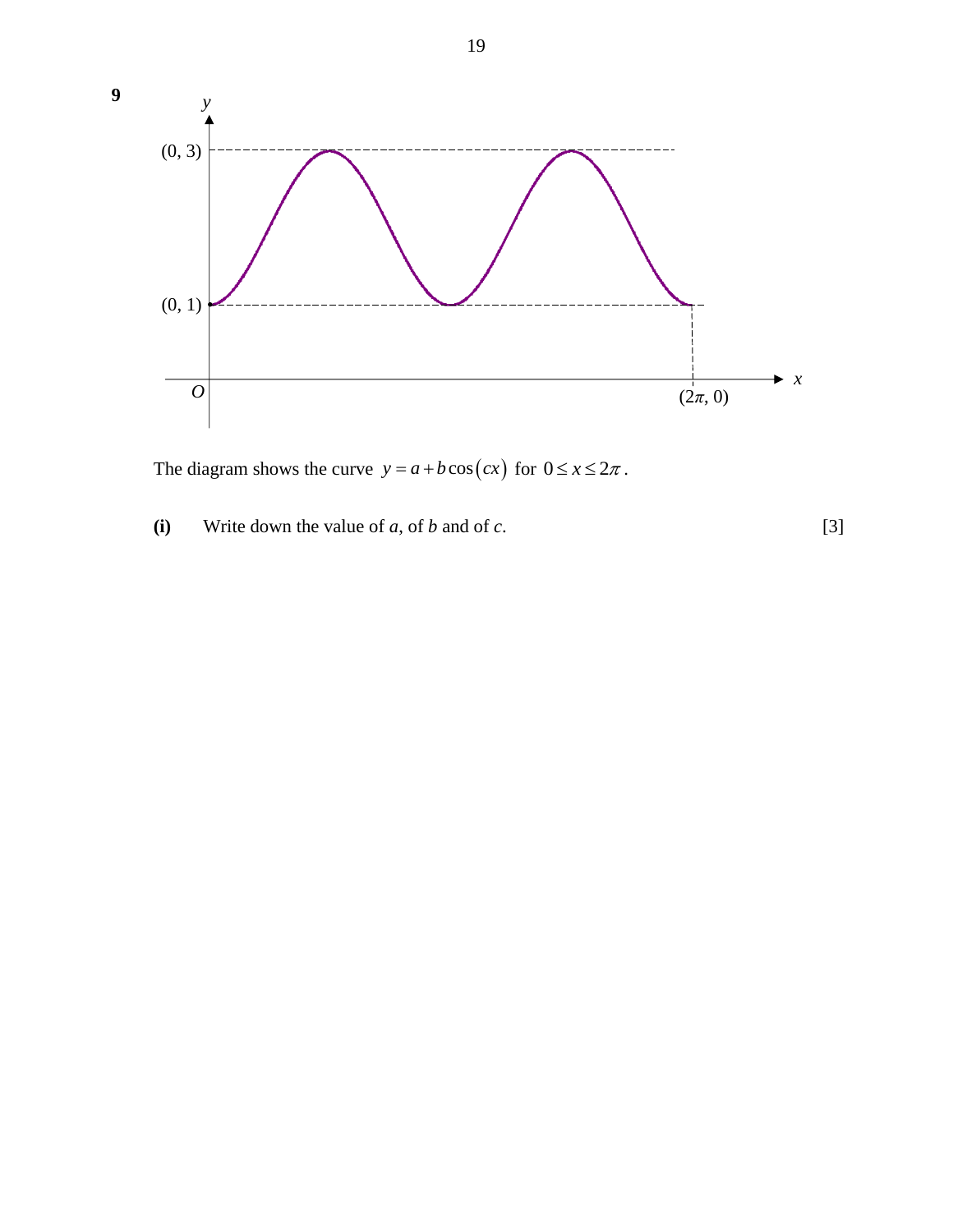(ii) Sketch, on the same diagram, the graph of  $y = \sin \left( \frac{x}{2} \right) + 2$ 2  $y = \sin\left(\frac{x}{2}\right) + 2$  for  $0 \le x \le 2\pi$ . [3]

(iii) Deduce the largest integer value of *k* such that  $a + b \cos(cx) > \sin\left(\frac{x}{2}\right)$  $a + b \cos(cx) > \sin\left(\frac{x}{2}\right) + k$ for  $0 \le x \le 2\pi$ . [1]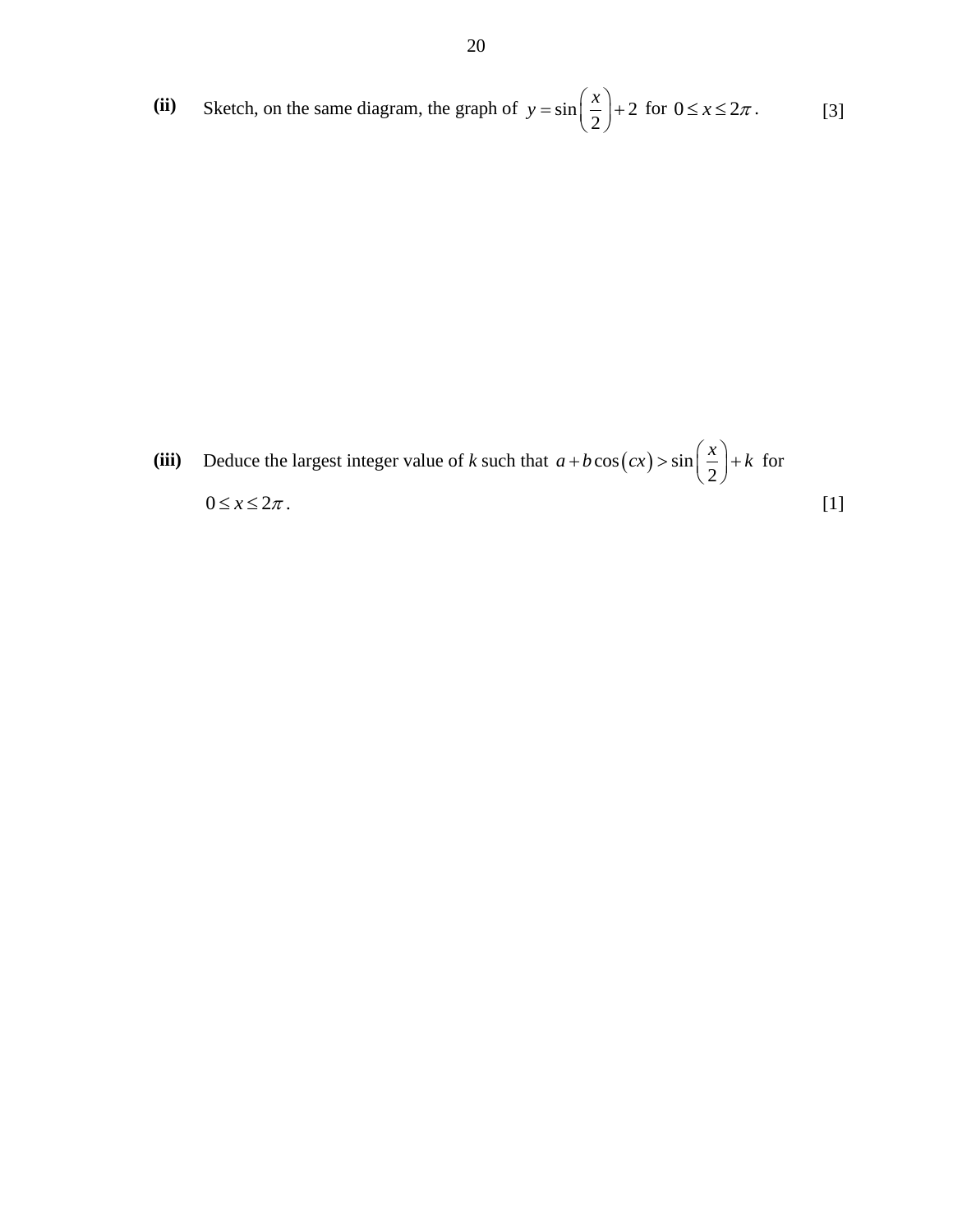**10** A curve has the equation  $y = x^3 e^{2x}$ . Find the *x*-coordinates of the stationary points and determine the nature of each point [7]